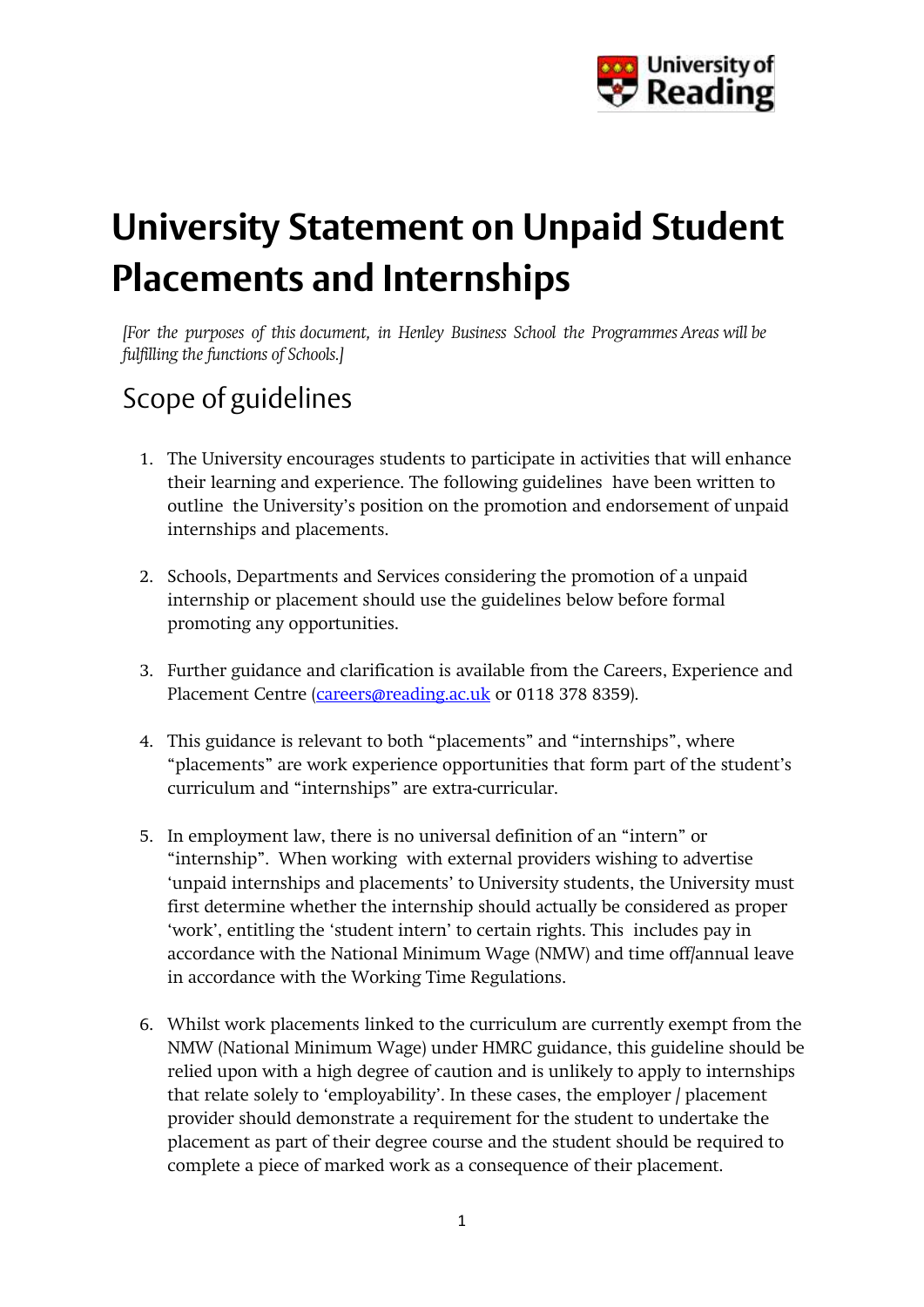

### The University advertising an external opportunity

- 7. Where Schools, Departments or Services are considering promoting or offering an unpaid internship or placement to students, it is important to consider whether the students can be regarded as "workers" and should therefore be paid. The following factors should be considered ;
	- a. Would the student be working under a contract or a voluntary arrangement? *A contract may indicate that a student is a "worker", whereas a document simply setting out expectations is more likely to suggest that the student is not. This will include statements regarding hours of work or requirements to undertake particular duties/tasks.*
	- b. Would the student be simply work-shadowing or observing? *If so, the student is less likely to be a worker.*
	- c. Is the student required to carry out work which would otherwise be undertaken by an employee/worker of the business (administrative duties for example)? *If so, the student is more likely to be a worker.*
	- d. How long will the placement last? *The longer the placement, the more likely it will be that the student is a worker.*
	- e. Would the student be paid a fixed rate for "expenses", regardless of whether expenses are actually incurred? *If so, this could be interpreted a payment for the work, indicating the student is a worker and so should receive the NMW.*
	- f. Would the student receive any other benefits that could be construed as wages, including training (other than that required to undertake the internship) or the promise of a permanent role on completion of the internship? *This may indicate worker status.*
- 8. Where a student is expected to pay a fee before participating in an unpaid internship or placement, the opportunities should be approached with considerable caution. Schools, Departments and Services should ensure the legitimacy of the scheme and what the fee is for.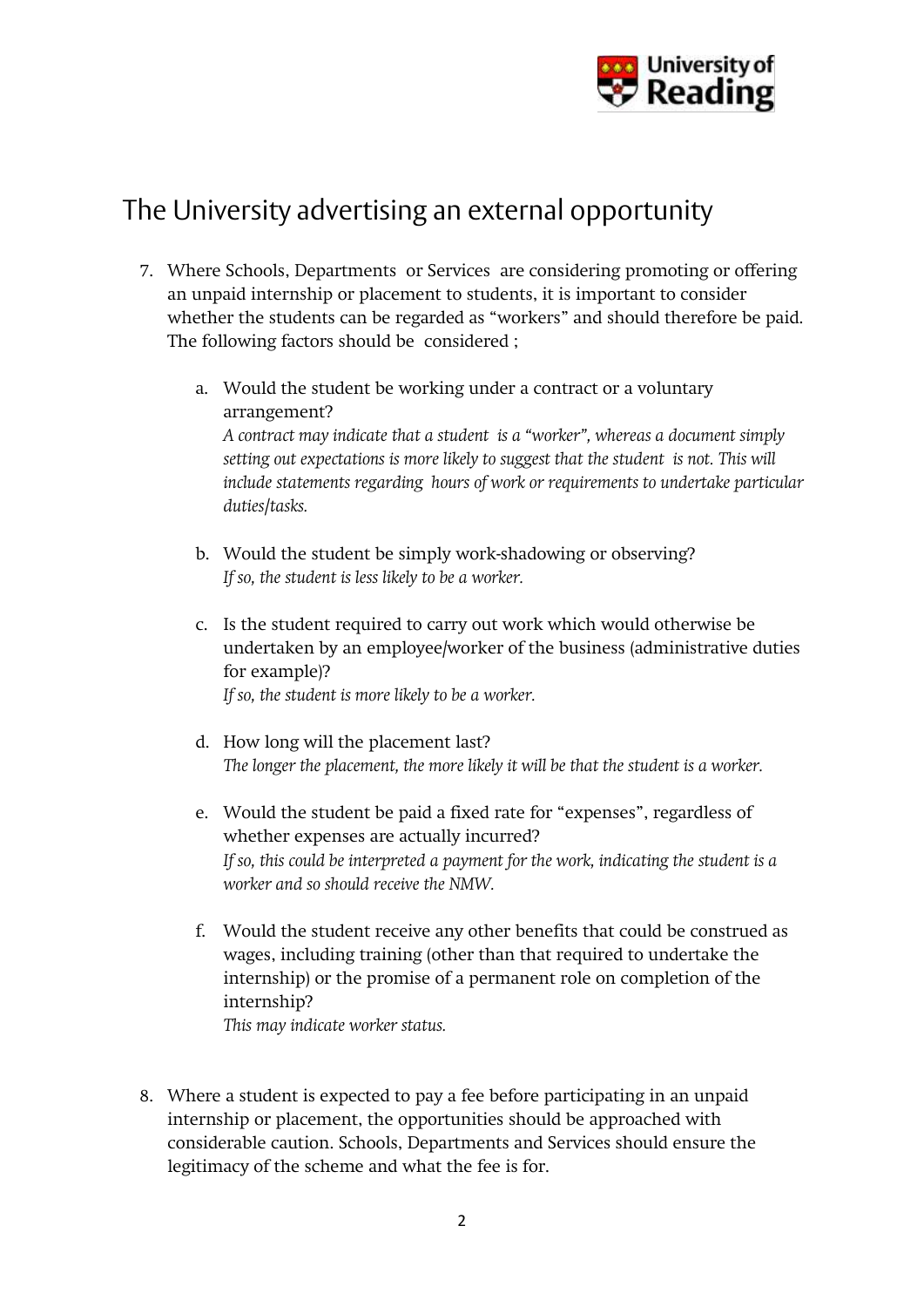

There has been an increase in 'agency' style schemes, both in the UK and overseas, which are designed to give students exposure to a 'cultural' experience as well as a placement or internship opportunity, These opportunities tend to be more costly and this element of the placement or internship should be made clear to students.

## **Student voluntary participation in unpaid internships or placements**

- 9. Whilst the University reserves the right not to advertise or actively promote unpaid internships or placements in the interests of fair access to our students and ensuring the legality of the opportunities, we cannot, and would not wish to, prevent students who source their own opportunities from undertaking them as part of their embedded placement opportunity or as an extracurricular activity.
- 10. The University can only prevent a student from undertaking an unpaid placement that forms part of their programme as follows;
	- a. The learning objectives offered by the placement do not fulfil the expectations of the degree programme
	- b. The placement environment poses significant risk to the student's health and safety
- 11. The University recognises that there are many legitimate 'unpaid' work experience opportunities offered to students which are highly instrumental in helping them to develop their employability skills.

These opportunities tend to be, but are not exclusive to the arts, cultural, heritage and environment sectors and help students gain access to highly competitive jobs by providing them with experience of that sector they would otherwise not obtain. If the relevant School, Department or Service has considered the factors above, and is confident that the unpaid status of the placement/internships is appropriate, the opportunities can be promoted directly to students and can make their own decision about applying.

- 12. In the interests of fair access for all students, the University should always approach unpaid experience with great caution. It will remain the University's preference that students should undertake paid work experience.
- 13. Where a provider's work experience is unpaid, the provider should give an explanation as to why the role is unpaid. The University should then assure themselves that the work is suitable to be an unpaid position.